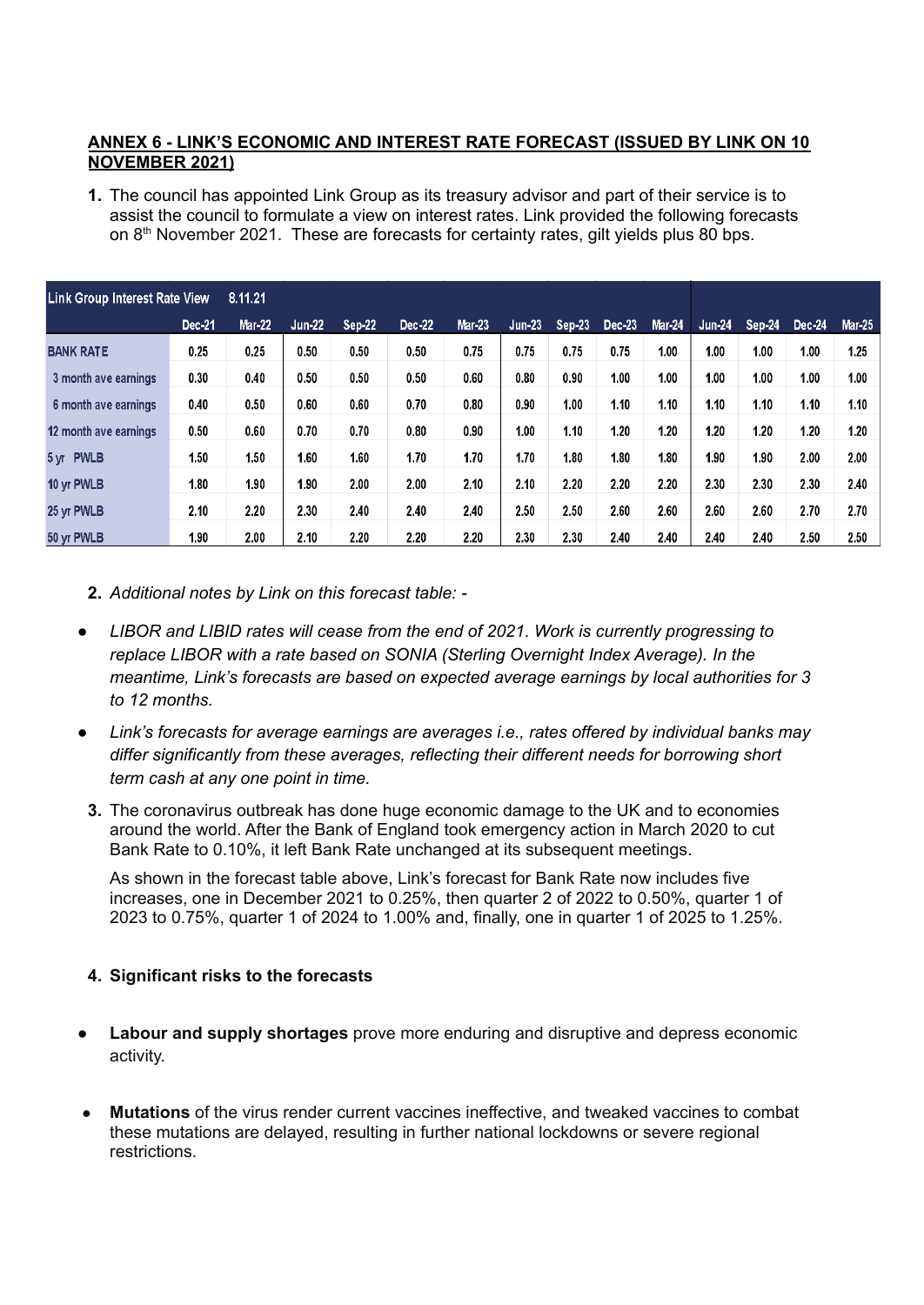- **The Monetary Policy Committee** acts too quickly, or too far, over the next three years to raise Bank Rate and causes UK economic growth, and increases in inflation, to be weaker than Link currently anticipates.
- **● The Monetary Policy Committee** tightens monetary policy too late to ward off building inflationary pressures.
- **The Government** acts too quickly to cut expenditure to balance the national budget.
- **UK** / **EU** trade arrangements if there was a major impact on trade flows and financial services due to complications or lack of cooperation in sorting out significant remaining issues.
- **German general election** in September 2021. Germany faces months of uncertainty while a new coalition government is cobbled together after the indecisive result of the election. Once that coalition is formed, Angela Merkel's tenure as Chancellor will end and will leave a hole in overall EU leadership.
- **Longer term US treasury yields** rise strongly and pull gilt yields up higher than forecast.
- **Major stock markets** e.g., in the US, become increasingly judged as being over-valued and susceptible to major price corrections. Central banks become increasingly exposed to the "moral hazard" risks of having to buy shares and corporate bonds to reduce the impact of major financial market sell-offs on the general economy.
- **Geo-political risks,** for example in Iran, North Korea, but also in Europe and Middle Eastern countries; on-going global power influence struggles between Russia/China/US. These could lead to increasing safe-haven flows.
- **5. The balance of risks to the UK economy: -**
- The overall balance of risks to economic growth in the UK is now to the downside, including residual risks from Covid and its variants - both domestically and their potential effects worldwide.

# **6. Forecasts for Bank Rate**

Link does not expect that Bank Rate will go up fast after the initial rate rise as the supply potential of the economy is not likely to have taken a major hit during the pandemic: it should, therefore, be able to cope well with meeting demand after supply shortages subside over the next year, without causing inflation to remain elevated in the medium-term, or to inhibit inflation from falling back towards the MPC's 2% target after the spike up to around 5%. The forecast includes five increases in Bank Rate over the three-year forecast period to March 2025, ending at 1.25%. However, it is likely that these forecasts will need changing within a relatively short timeframe for the following reasons: -

• There are increasing grounds for viewing the economic recovery as running out of steam during the summer and now into the autumn. This could lead into stagflation which would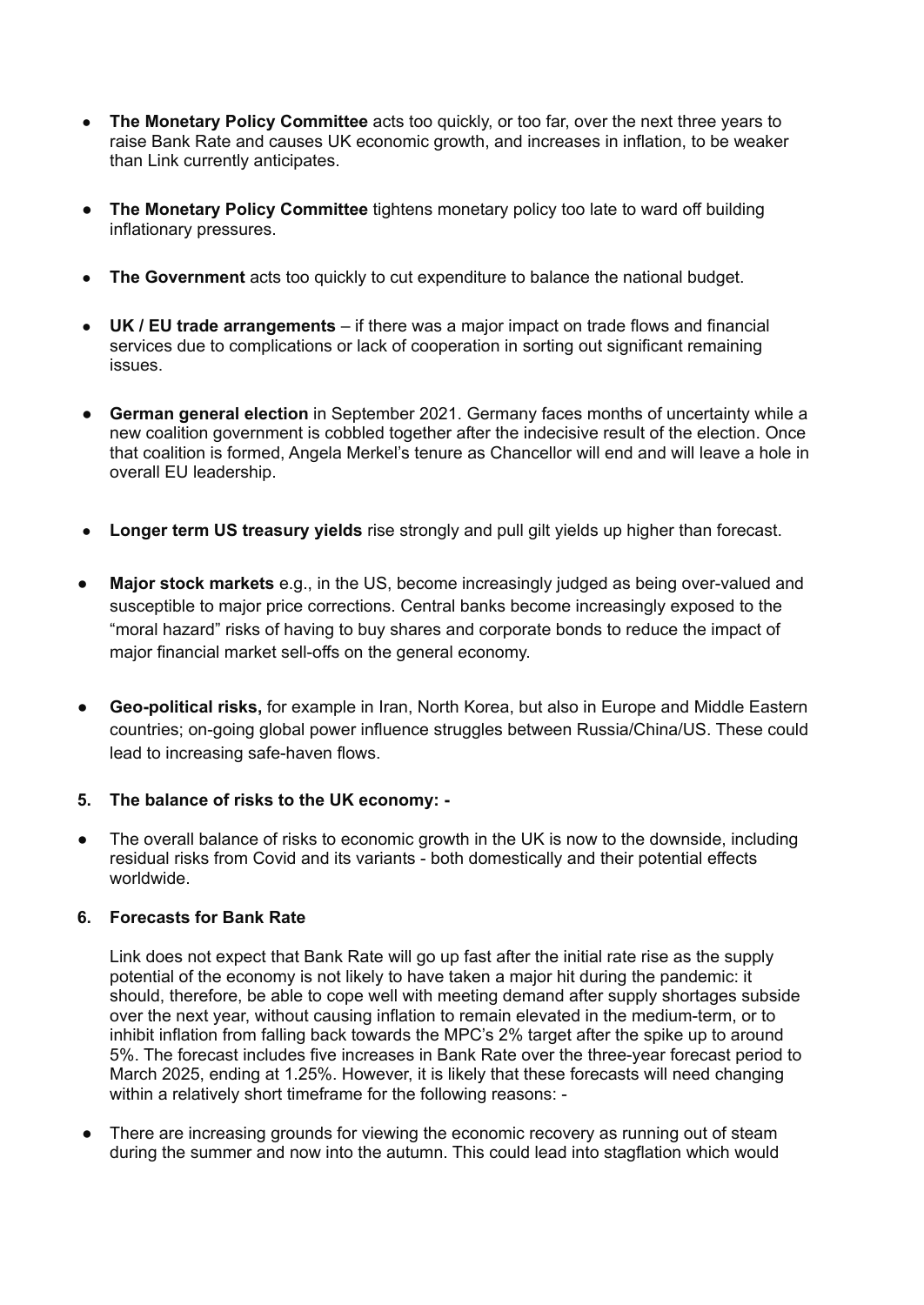create a dilemma for the MPC as to whether to focus on combating inflation or supporting economic growth through keeping interest rates low.

- Will some current key supply shortages spill over into causing economic activity in some sectors to take a significant hit?
- Rising gas and electricity prices in October and next April and increases in other prices caused by supply shortages and increases in taxation next April, are already going to deflate consumer spending power without the MPC having to take any action on Bank Rate to cool inflation.
- On the other hand, consumers are sitting on over £160bn of excess savings left over from the pandemic so when will they spend this sum, in part or in total?
- It is estimated that there were around 1 million people who came off furlough at the end of September; how many of those would not have had jobs on 1<sup>st</sup> October and would therefore be available to fill labour shortages which are creating a major headache in many sectors of the economy? So, supply shortages which have been driving up both wages and costs, could reduce significantly within the next six months or so and alleviate one of the MPC's key current concerns.
- Link also recognises there could be further nasty surprises on the Covid front, on top of the flu season this winter, and even the possibility of another lockdown, which could all depress economic activity.
- If the UK invokes article 16 of the Brexit deal over the dislocation in trading arrangements with Northern Ireland, this has the potential to end up in a no deal Brexit.

In summary, with the high level of uncertainty prevailing on several different fronts, it is likely that these forecasts will be revised again over the next few months - in line with what the new news is.

It should also be borne in mind that Bank Rate being cut to 0.10% was an emergency measure to deal with the Covid crisis hitting the UK in March 2020. At any time, the MPC could decide to simply take away that final emergency cut from 0.25% to 0.10% on no other grounds than it being no longer being warranted and as a step forward in the return to normalisation. In addition, any Bank Rate under 1% is both highly unusual and highly supportive of economic growth.

# **7. Forecasts for PWLB rates and gilt and treasury yields**

As the interest forecast table for PWLB certainty rates above shows, there is likely to be a steady rise over the forecast period, with some degree of uplift due to rising treasury yields in the US.

There is likely to be **exceptional volatility and unpredictability in respect of gilt yields and PWLB rates** due to the following factors: -

- How strongly will changes in gilt yields be correlated to changes in US treasury yields (see below). Over 10 years since 2011 there has been an average 75% correlation between movements in US treasury yields and gilt yields. However, from time to time these two yields can diverge. Lack of spare economic capacity and rising inflationary pressures are viewed as being much greater dangers in the US than in the UK. This could mean that central bank rates will end up rising earlier and higher in the US than in the UK if inflationary pressures were to escalate; the consequent increases in treasury yields could well spill over to cause (lesser) increases in gilt yields. There is, therefore, an upside risk to forecasts for gilt yields due to this correlation. The Link Group forecasts have included a risk of a 75% correlation between the two yields.
- Will the Fed (Federal Reserve) take action to counter increasing treasury yields if they rise beyond a yet unspecified level?
- Would the MPC act to counter increasing gilt yields if they rise beyond a yet unspecified level?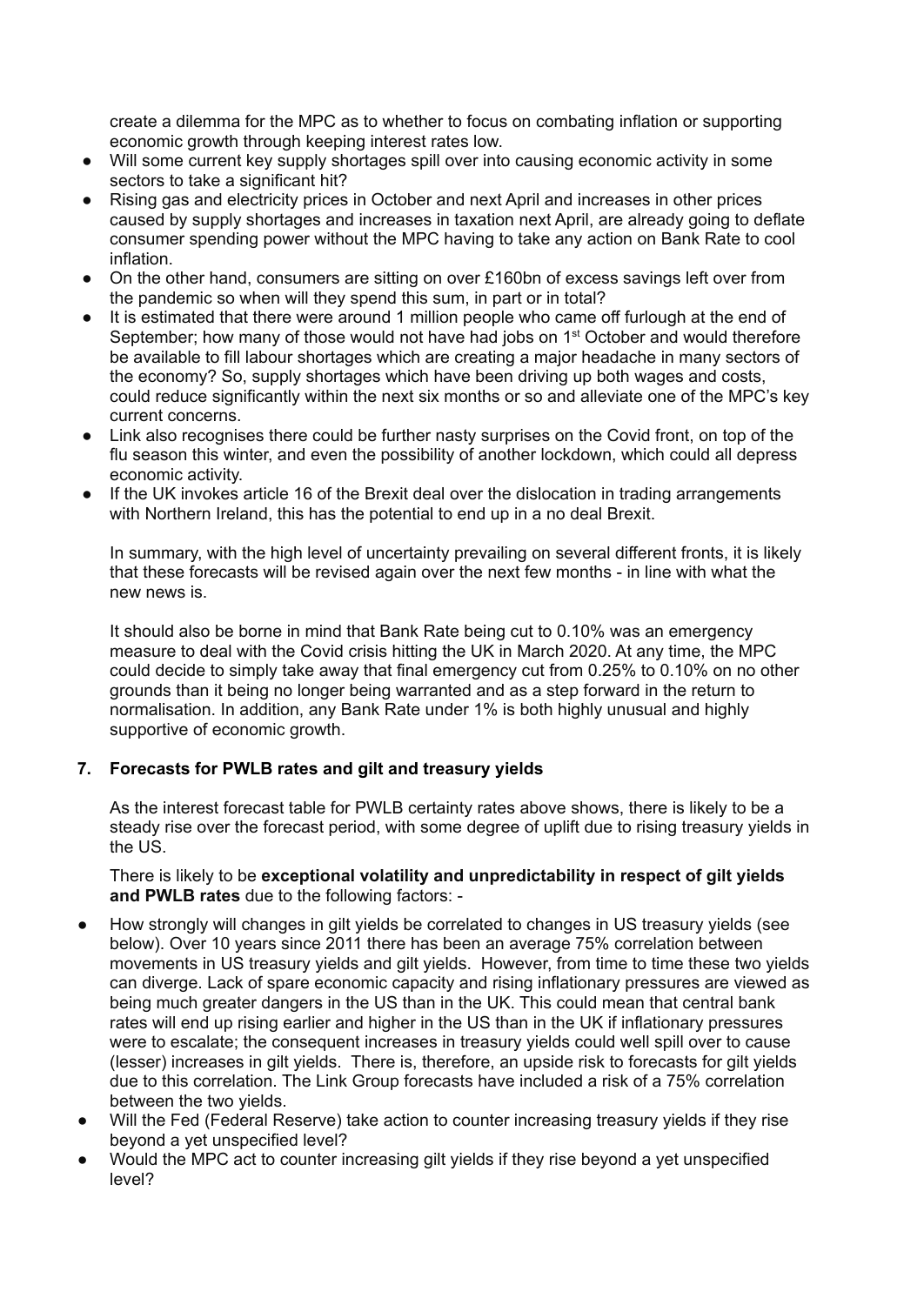- How strong will inflationary pressures actually turn out to be in both the US and the UK and so put upward pressure on treasury and gilt yields?
- How will central banks implement their new average or sustainable level inflation monetary policies?
- How well will central banks manage the withdrawal of Quantitative Easing (QE) purchases of their national bonds i.e., without causing a panic reaction in financial markets as happened in the "taper tantrums" in the US in 2013?
- Will exceptional volatility be focused on the short or long-end of the yield curve, or both?

The forecasts are also predicated on an assumption that there is no break-up of the Eurozone or EU within the forecasting period, despite the major challenges that are looming up, and that there are no major ructions in international relations, especially between the US and China / North Korea and Iran, which have a major impact on international trade and world GDP growth.

#### **8. Gilt and treasury yields**

Since the start of 2021, there has been a lot of volatility in gilt yields, and hence PWLB rates. During the first part of the year, US President Biden's, and the Democratic party's, determination to push through a \$1.9trn (equivalent to 8.8% of GDP) fiscal boost for the US economy as a recovery package from the Covid pandemic was what unsettled financial markets. However, this was in addition to the \$900bn support package already passed in December 2020. This was then followed by additional Democratic ambition to spend \$1trn on infrastructure, which has just been passed by both houses, and an even larger sum on an American families plan over the next decade; this is still caught up in Democrat / Republican haggling. Financial markets were alarmed that all this stimulus was happening at a time when: -

- 1. A fast vaccination programme has enabled a rapid opening up of the economy.
- 2. The economy has been growing strongly during 2021.
- 3. It started from a position of little spare capacity due to less severe lockdown measures than in many other countries.
- 4. And the Fed was still providing stimulus through monthly QE purchases.

These factors could cause an excess of demand in the economy which could then unleash strong inflationary pressures. This could then force the Fed to take much earlier action to start increasing the Fed rate from near zero, despite their stated policy being to target average inflation.

**9. At its 3 rd November Fed meeting**, the Fed decided to make a start on tapering QE purchases with the current \$80bn per month of Treasury securities to be trimmed by \$10bn in November and a further \$10bn in December. The \$40bn of MBS (mortgage-backed securities) purchases per month will be trimmed by \$5bn in each month. If the run-down continued at that pace, the purchases would cease entirely next June but the Fed has reserved the ability to adjust purchases up or down. This met market expectations. These purchases are currently acting as downward pressure on treasury yields and so it would be expected that Treasury yields would rise as a consequence over the taper period, all other things being equal. However, on the inflation front it was still insisting that the surge in inflation was "largely" transitory. In his post-meeting press conference, Chair Jerome Powell claimed that "the drivers of higher inflation have been predominantly connected to the dislocations caused by the pandemic" and argued that the Fed's tools cannot address supply constraints. However, with the Fed now placing major emphasis on its mandate for ensuring full employment, (besides containing inflation), at a time when employment has fallen by 5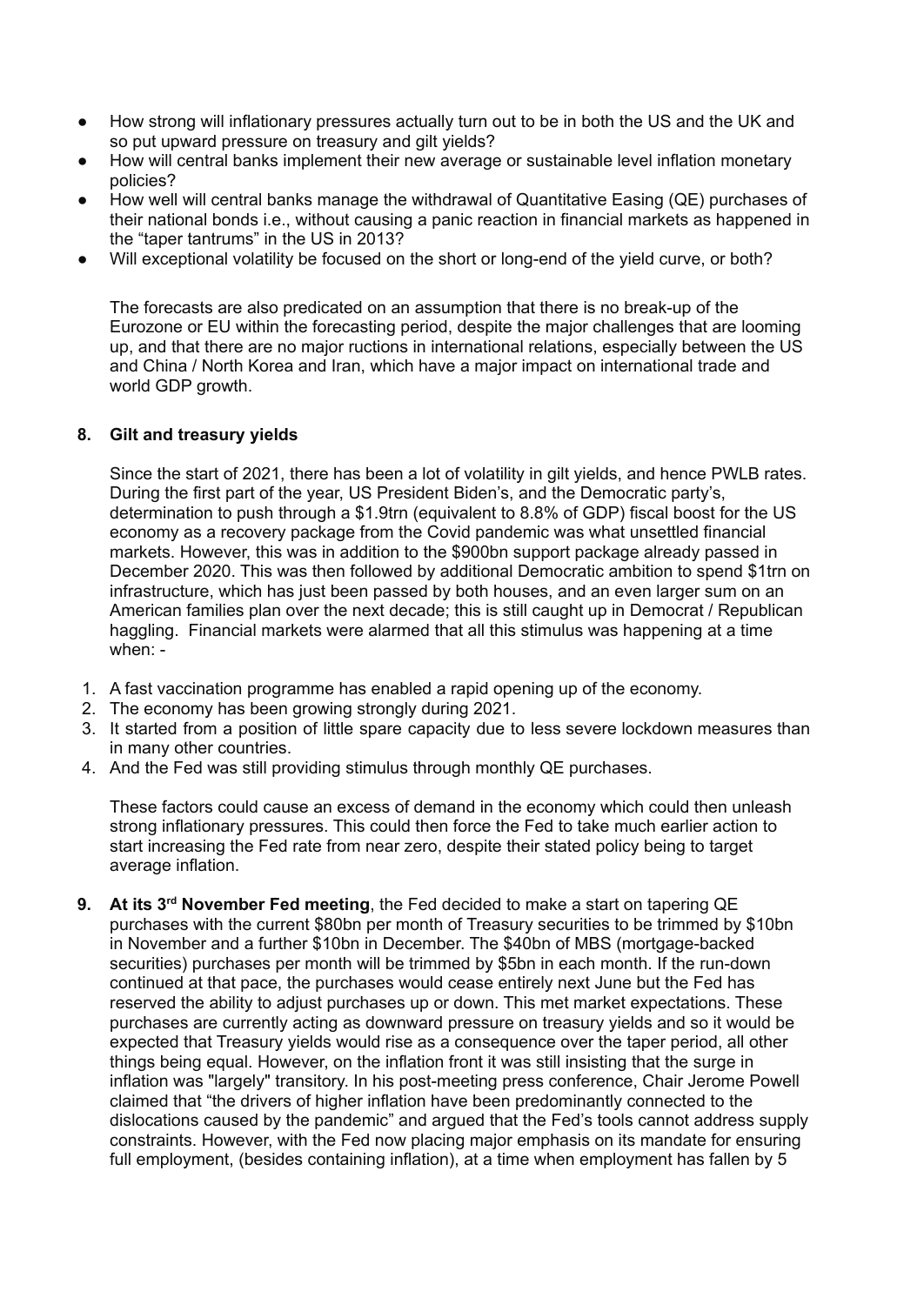million and 3 million have left the workforce, resignations have surged due to the ease of getting better paid jobs and so wage pressures have built rapidly.

- **10.** With wage growth at its strongest since the early 1980s, inflation expectations rising and signs of a breakout in cyclical price inflation, particularly rents, the FOMC's (Federal Open Market Committee) insistence that this is still just a temporary shock "related to the pandemic and the reopening of the economy", does raise doubts which could undermine market confidence in the Fed and lead to higher treasury yields.
- **11.** As the US financial markets are, by far, the biggest financial markets in the world, any upward trend in treasury yields will invariably impact and influence financial markets in other countries. Inflationary pressures and erosion of surplus economic capacity look much stronger in the US compared to those in the UK, which would suggest that Fed rate increases eventually needed to suppress inflation, are likely to be faster and stronger than Bank Rate increases in the UK. This is likely to put upward pressure on treasury yields which could then spill over into putting upward pressure on UK gilt yields.

# **12. The balance of risks to medium to long term PWLB rates: -**

There is a balance of upside risks to forecasts for medium to long term PWLB rates.

#### **13. A new era – a fundamental shift in central bank monetary policy**

One of the key results of the pandemic has been a fundamental rethinking and shift in monetary policy by major central banks like the Fed, the Bank of England and the ECB (European Central Bank), to tolerate a higher level of inflation than in the previous two decades when inflation was the prime target to bear down on so as to stop it going above a target rate. There is now also a greater emphasis on other targets for monetary policy than just inflation, especially on 'achieving broad and inclusive "maximum" employment in its entirety' in the US, before consideration would be given to increasing rates.

- The Fed in America has gone furthest in adopting a monetary policy based on a clear goal of allowing the inflation target to be symmetrical (rather than a ceiling to keep under), so that inflation averages out the dips down and surges above the target rate, over an unspecified period of time.
- The Bank of England has also amended its target for monetary policy so that inflation should be 'sustainably over 2%' before starting on raising Bank Rate and the ECB now has a similar policy.
- *For local authorities, this means that investment interest rates and very short term PWLB rates will not be rising as quickly or as high as in previous decades when the economy recovers from a downturn and the recovery eventually runs out of spare capacity to fuel continuing expansion.*
- Labour market liberalisation since the 1970s has helped to break the wage-price spirals that fuelled high levels of inflation and has now set inflation on a lower path which makes this shift in monetary policy practicable. In addition, recent changes in flexible employment practices, the rise of the gig economy and technological changes, will all help to lower inflationary pressures.
- Governments will also be concerned to see interest rates stay lower as every rise in central rates will add to the cost of vastly expanded levels of national debt; (in the UK this is £21bn for each 1% rise in rates). On the other hand, higher levels of inflation will help to erode the real value of total public debt.